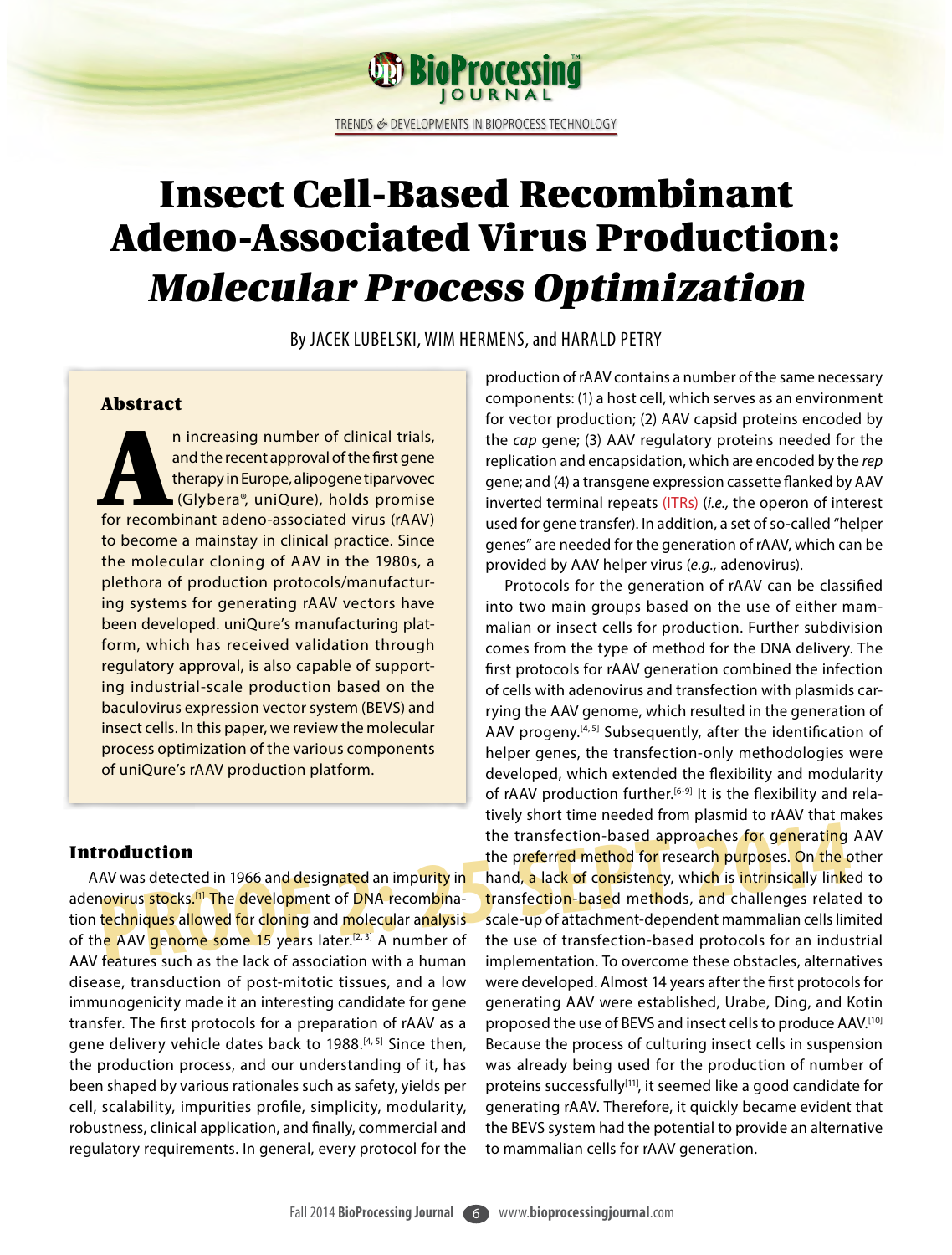

based production systems are shown and classified based on the number of baculovirus constructs used.

In a published paper, Urabe *et al.*[10] described the original system using three baculoviruses encoding: (1) Rep proteins, which are responsible for replication/packaging; (2) Cap proteins, whose expression leads to the formation of a select vector capsid; and (3) a transgene, which contains the therapeutic gene of interest flanked by the ITRs. ITRs are the only AAV DNA genome fragments that are needed in *cis* for replication and packaging of the transgene cassette (Figure 1). Since insect cells are not natural hosts for AAV, a molecular redesign of the operons encoding *rep* and *cap* is necessary to achieve high yields of potent rAAV. This includes a change of the promoters for both *rep* and *cap,* and balancing the expression of all components by genetic engineering. After the initial publication of the three-baculovirus system<sup>[10]</sup> various other designs have

FIGURE 1. Comparison of insect cells based rAAV production systems. The various rAAV insect cell-<br>based production systems are shown and classified based on the number of baculovirus constructs used.<br>a published paper, Ura followed (Figure 1). This includes the five-baculovirus system<sup>[12]</sup>, the redesigned three-baculovirus system<sup>[13]</sup>, and the consolidated two-baculovirus system.[14, 15] Following these, a packaging insect cell line was reported.<sup>[16]</sup>

# Optimized rAAV Production Platform

uniQure developed their advanced rAAV production platform based on the original three-baculovirus technology<sup>[10]</sup> which they licensed from the National Institutes of Health (NIH) in the US. It consists of the three baculoviruses, each of which delivers a separate component to the cell necessary for a rAAV production. Bac-Cap encodes for capsid proteins of a given serotype, Bac-Rep encodes for Rep proteins involved in the replication and packaging, and Bac-Vec is carrying a transgene cassette flanked by ITRs (Figure 2).



**FIGURE 2. uniQure's rAAV manufacturing platform.** Three baculoviruses: Bac-Vec, Bac-Cap, and Bac-Rep are used to coinfect insect cells for the generation of rAAV. Bac-Vec harbors the expression cassette used for gene transfer. Bac-Cap and Bac-Rep drive expression of capsid and Rep proteins, respectively. (The AAV image was prepared with the software package, [UCSF Chimera](http://www.cgl.ucsf.edu/chimera/), a visualization system for exploratory research and analysis<sup>[23]</sup>, using AAV5 capsid structure file 3NTT.)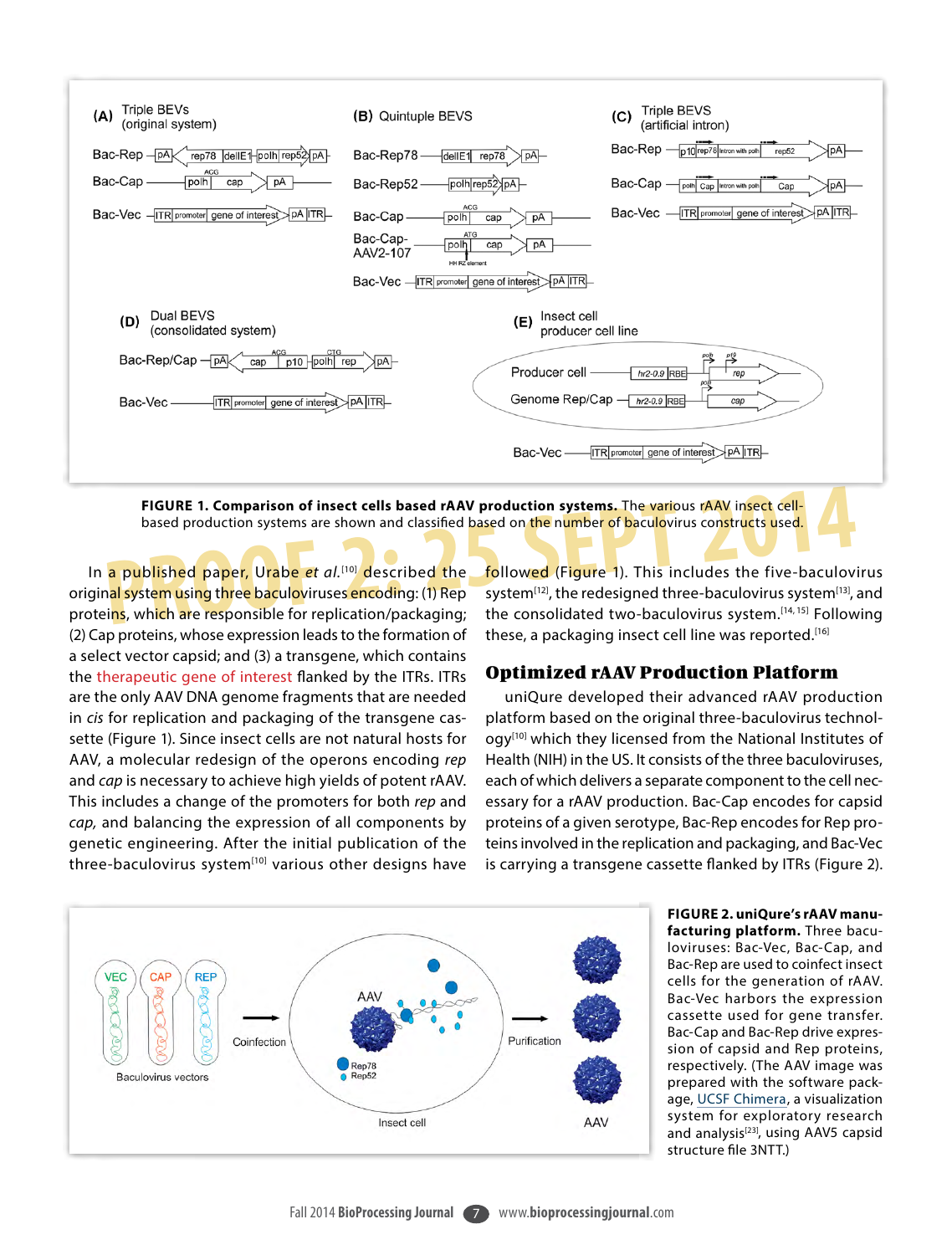Simultaneous infection of insect cells with all three baculoviruses results in expression of the system components (*i.e.,* Rep and Cap proteins). The transgene cassette, which is flanked by ITRs, is replicated, forming the substrate for subsequent encapsidation into the assembled vector particles. The expression of VP1, VP2, and VP3 from the *cap* gene leads to formation of vector particles. Preformed capsids are filled with the transgene cassettes by Rep enzymes, ultimately leading to the formation of a mature rAAV (Figure 2). In order to adapt the system for a largescale industrial application, a number of molecular process optimization were performed, including a redesign of the *rep* and *cap* operons.

#### **Molecular Process Optimization**

AAV is a small virus of approximately 22 nm in diameter. Its genome is only  $\sim$  4.7 kilobase pairs (kbp) in length but encodes eight different proteins responsible for the capsid formation, genome replication, and packaging (Figure 3). In order to express all of its genes from a rather compact genome, AAV uses three different promoters, an alternative splicing, and a leaky ribosomal scanning. To replicate the expression of all the system components in a different host cell, a thorough molecular adaptation was necessary. The expression of AAV Rep proteins in the native host is driven by the two separate promoters (*i.e., p5* and *p19*). This results in the generation of the four transcripts (the products of an alternative splicing) that encode the two large Rep78

industrial application, a number of molecular process VP1 and a second transcript that drives VP2 and VP3.<br>
inization were performed, including a redesign of the expression of the two proteins from the second transcript<br>
a and Rep68 proteins and the two small proteins, Rep52 and Rep40. To express Rep proteins in insect cells, Urabe and colleagues used the two separate baculovirus promoters (*i.e.,* the partially deleted promoter for the immediate-early 1 gene (*Δ ie-1*)) which drive the expression of Rep78 and the polyhedrin promoter (*polh*) driving Rep52 (Figure 1).<sup>[10]</sup> The *cap* operon also needed adjustments. In mammalian cells, AAV expresses the three viral proteins (*i.e.,* VP1, VP2, and VP3) from the *p40* promoter, which generates a messenger that is spliced alternatively to a transcript that encodes VP1 and a second transcript that drives VP2 and VP3. The expression of the two proteins from the second transcript is achieved by a leaky ribosomal scanning of a non-canonical start of VP2, which is an ACG codon. Due to the differences in splicing between the natural AAV host and the insect cells, the simple adaptation of the *cap* operon by promoter exchange did not result in the generation of potent capsids.[10] Therefore, Urabe *et al.* modified the translational start of VP1 to resemble that of VP2 in order to rely on the ribosomal scanning mechanism principle (Figure 1).[10] These alterations resulted in an expression of three VPs in nearly correct stoichiometry and assembly of the potent vectors.

#### **Tailoring the AAV Capsid for BEVS**

The first modifications to AAV capsids for expression in insect cells were demonstrated with serotype 2.[10] However, upon adaptation of other AAV serotypes (*e.g.,* serotype 1), it was noticed that more fine tuning was required to balance



**FIGURE 3. Genetic organization of AAV.** The AAV genome is composed of two open-reading frames, *rep* and *cap*, located between ITRs, encoding four nonstructural proteins (Rep) involved in replication/packaging, and three proteins that form the capsid: VP1, VP2, and VP3.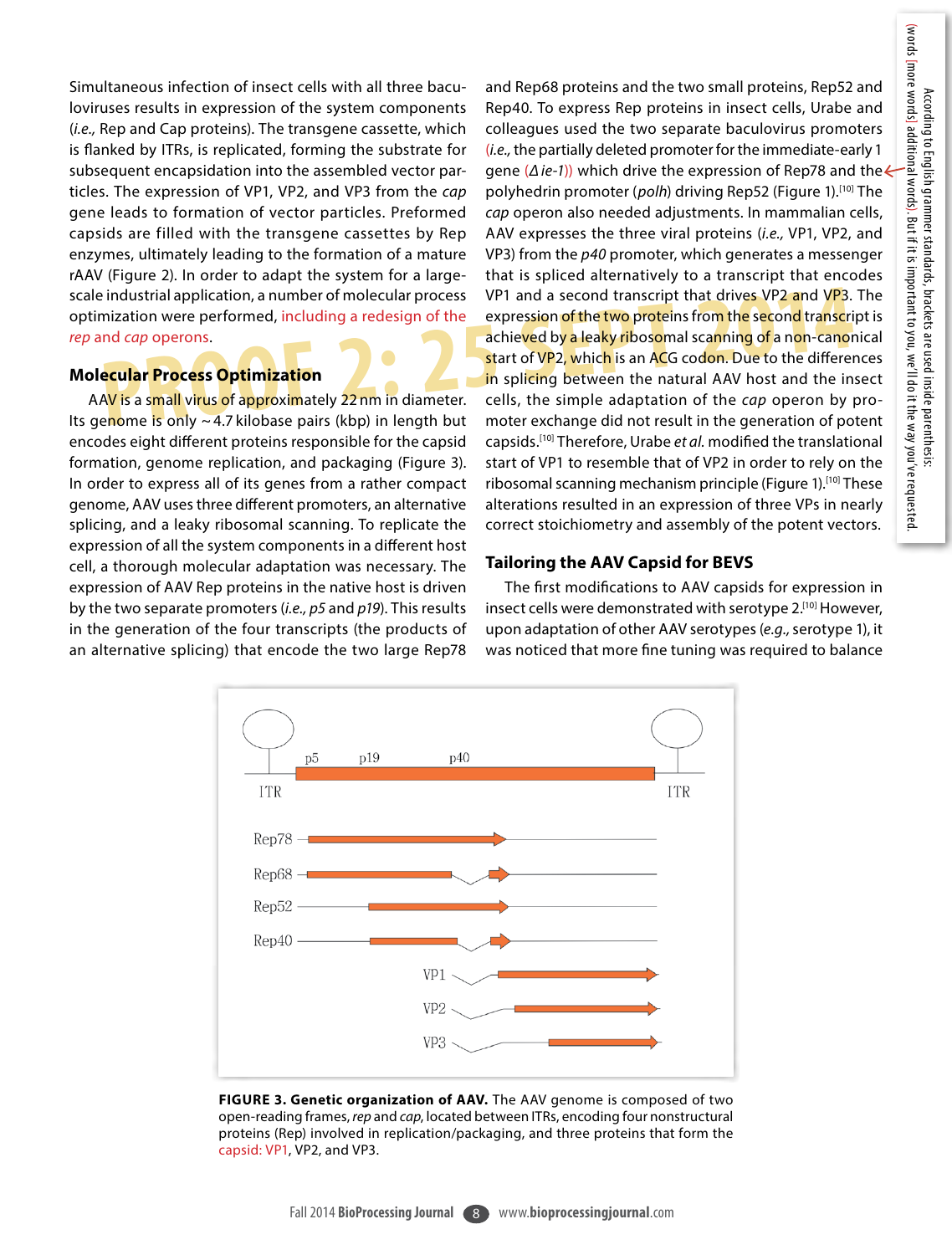the ratio between VP1 and VP2.[17] Therefore, a number of AAV type 1 variants were created to increase the expression of VP1 protein by modifying the VP1 initiation triplet and its surroundings. Varieties of non-canonical start codons were used. These subtle changes to the initiation start of VP1 resulted in altered levels of VP1 protein expression, which was reflected in the assembled capsids. Likewise, the initial development results showed low-level VP1 incorporation into capsids whereas alternative suboptimal initiation codons led to equal or improved VP1/VP2 ratios.<sup>[17]</sup> VP1 plays. a crucial role in intracellular trafficking. It contains so-called phospholipase A<sub>2</sub> domain (PLA<sub>2</sub>) domain, which is normally hidden inside of the capsid particle. It is exposed at a low pH level usually found in the endosomes. Once this N-terminal part of VP1 is exposed, it can display its enzymatic activity and hydrolase, specifically the 2-acyl ester (*sn-2*) bond of phospholipid substrates, resulting in an release of lysophospholipids and free fatty acids allowing, in turn, endosomal escape of AAV.[18,19] Therefore, the levels of VP1 incorporation have a great impact on the vector potency.

#### **Rep Improvements: Stability, Yields, and Purity**

The repetitive nature of this construct respective in the endosomes. Once this N-terminal of the second-generation pepersion can use the generation of this construct respective nature of this construct respective in the en The genetic stability of baculovirus vectors is one of the key parameters for an industrial-scale production, which allows the preparation of vector seed banks and the use of their consecutive passages in the generation of rAAV. The original, first-generation Rep expression cassette baculovirus vector consists of two Rep expression units cloned in opposite orientations, forming a large inverted repeat.<sup>[10]</sup> The repetitive nature of this construct results in genetic instability over time.<sup>[12]</sup> In order to prevent the gradual losses of Rep expression due to recombination between the Rep78 and Rep52, a redesign of the original construct was performed. This resulted in the generation of the second-generation Rep expression cassette, which contains a single, overlapping operon-encoding Rep78 and Rep52 driven by the polyhedrin promoter.<sup>[20]</sup> The translation initiation start site of Rep78 was altered to non-canonical initiation codon (Figure 4). As a result, polycystronic mRNA was generated, and due to leaky ribosomal scanning, the translation of both Rep78 and Rep52 was allowed.<sup>[20]</sup> This

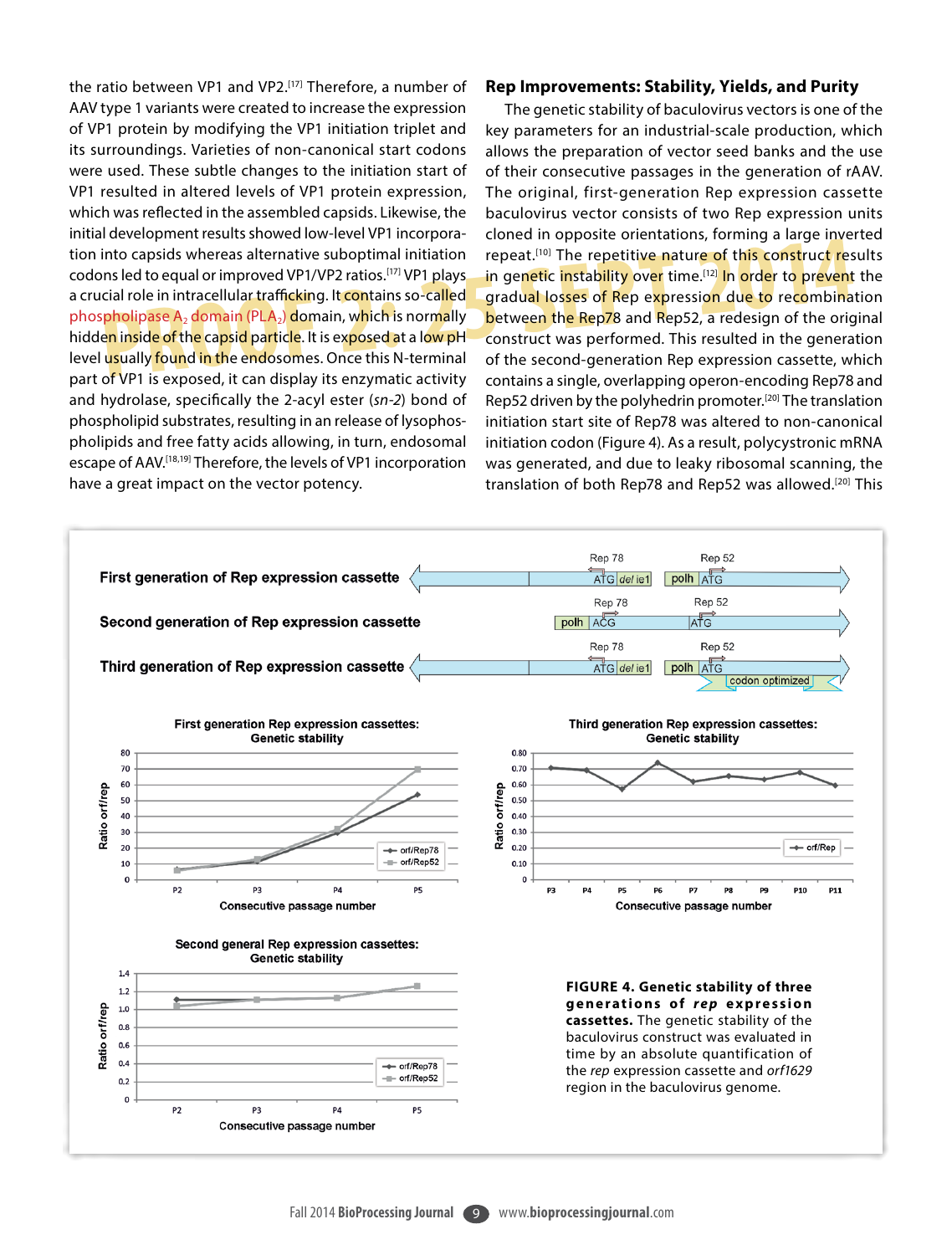baculovirus vector turned out to be genetically stable during the serial amplification and therefore, suitable for an industrial-scale production of rAAV (Figure 4). The genetic stability of the baculovirus construct was evaluated in time by an absolute quantification of the expression cassette and *orf1629* region in the baculovirus genome. To this aim, the baculovirus was serially amplified in Sf9 cells after which quantitative polymerase chain reaction (qPCR) analysis was performed on baculovirus DNA. The constant ratio of the baculovirus genome versus the expression cassette DNA indicates recombinant baculovirus vector stability during the serial amplification steps. Rep enzymes have crucial role in the replication and packaging of the transgene cassette of interest into the preformed AAV capsids. Due to the central role they play in the rAAV production process, even a slight modification of these enzymes may have profound effect<mark>s on</mark> the quality of the produced vectors. Therefore, a library containing various designs of the two Rep expression units was created and tested for both improvements in AAV vector yields and industrial quality requirements of vectors that are subject to pharmaceutical market authorization.[21, 22] As a result of the above-mentioned strategies for vector production, a third-generation Rep expression cassette was generated. This cassette contains codon-optimized versions of Rep52<sup>[22]</sup>, for example, engineered in order to prevent a homologous recombination that was noted with the first generation of Rep expression cassette.<sup>[10]</sup> The newly created third-generation

Rep expression cassette was suitable for industrial rAAV production due to robust genetic stability for at least 11 serial baculovirus passages, and improved rAAV features (Figure 4).[22] In particular, the following parameters were improved: an increased number of full particles compared to the number of total particles<sup>[22]</sup>, and a significantly improved DNA impurities profile (data not shown).

### **Discussion**

Preplication and packaging of the transgene cassette scalability, production cost-effectiveness, and vector querest into the preformed AAV capsids. Due to the **the ity are important considerations.** For the generation all The current and future development of AAV-based gene therapies and its industrial applications are tightly linked to the design of their manufacturing systems. The scalability, production cost-effectiveness, and vector quality are important considerations. For the generation of rAAV, BEVS appears to solve many of these hurdles. Insect cells, in combination with baculovirus transduction, offer scalability, robustness, and consistency. Vector safety is reinforced by use of non-pathogenic vectors to deliver the DNA components during production. The process-related DNA contaminants are low, and due to their origins (*i.e.,* invertebrate cells and baculoviruses), are unlikely to be transcriptionally active in mammalian cells. Another level of safety relates to the use of baculovirus promoters for expression of AAV *cap* and *rep* genes, and the redesign of their operons. Therefore, the theoretical risk of expressing these proteins, driven from putative DNA contamination or the generation of replication-competent AAV (rcAAV) due to genetic recombination, is extremely low.

#### References

**[1]** Atchison RW, Casto BC, Hammon WM. Electron microscopy of adenovirusassociated virus (AAV) in cell cultures. *Virology*, 1966; 29(2): 353-357.

**[2]** Samulski RJ *et al*. Cloning of adeno-associated virus into *pBR322*: rescue of intact virus from the recombinant plasmid in human cells. *Proc Natl Acad Sci U S A*, 1982; 79(6): 2077-81.

**[3]** Senapathy P, Carter BJ. Molecular cloning of adeno-associated virus variant genomes and generation of infectious virus by recombination in mammalian cells. *J Biological Chemistry*, 1984; 259(7): 4661-4666.

**[4]** Samulski RJ, Chang LS, Shenk T. Helper-free stocks of recombinant adenoassociated viruses: normal integration does not require viral gene expression. *J Virol*, 1989; 63(9): 3822-3828.

[5] McLaughlin SK *et al.* Adeno-associated virus general transduction vectors: analysis of proviral structures. *J Virol*, 1988; 62(6): 1963-1973.

**[6]** Grimm D *et al*. Novel tools for production and purification of recombinant adenoassociated virus vectors. *Hum Gene Ther*, 1998; 9(18): 2745-60.

[7] Matsushita T *et al.* Adeno-associated virus vectors can be efficiently produced without helper virus. *Gene Ther*, 1998; 5(7): 938-45.

[8] Salvetti A et al. Factors influencing recombinant adeno-associated virus production. *Hum Gene Ther*, 1998; 9(5): 695-706.

**[9]** Xiao X, Li J, Samulski RJ. Production of high-titer recombinant adenoassociated virus vectors in the absence of helper adenovirus. *J Virol*, 1998. 72(3): 2224-32.

[10] Urabe M, Ding C, Kotin RM. Insect cells as a factory to produce

adeno-associated virus type 2 vectors. *Hum Gene Ther*, 2002; 13(16): 1935-43. **[11]** van Oers MM. Opportunities and challenges for the baculovirus expression system. *J Invertebr Pathol*, 2011; 107 Suppl: S3-15.

[12] Kohlbrenner E *et al.* Successful production of pseudotyped rAAV vectors using a modified baculovirus expression system. *Mol Ther*, 2005; 12(6): 1217-25.

**[13]** Chen H. Intron splicing-mediated expression of AAV *rep* and *cap* genes and production of AAV vectors in insect cells. *Mol Ther*, 2008; 16(5): 924-30.

**[14]** Negrete A *et al*. Economized large-scale produc tion of high yield of rAAV for gene therapy applications exploiting baculovirus expression system. *J Gene Med*, 2007; 9(11): 938-48.

**[15]** Bakker AC, Hermens WTJMC, Noordman Y; inventors. Amsterdam Molecular Theraputics B.V., assignee: *Optimisation of expression of parvoviral Rep and Cap proteins in insect cells*. WO 2009/104964, 2009 Aug 27.

[16] Aslanidi G, Lamb K, Zolotukhin S. An inducible system for highly efficient production of recombinant adeno-associated virus (rAAV) vectors in insect Sf9 cells. *Proc Natl Acad Sci U S A*, 2009; 106(13): 5059-64.

**[17]** Urabe M, Ozawa K, Haast SJP, Hermens W TJMC; inventors. Amsterdam Molecular Theraputics B.V., assignee: *Improved AAV vectors produced in insect cells*. WO 2007/046703, 2007 Apr 26.

[18] Popa-Wagner R et al. Impact of VP1-specific protein sequence motifs on adeno-associated virus type 2 intracellular trafficking and nuclear entry. *J Virol*, 2012; 86(17): 9163-74.